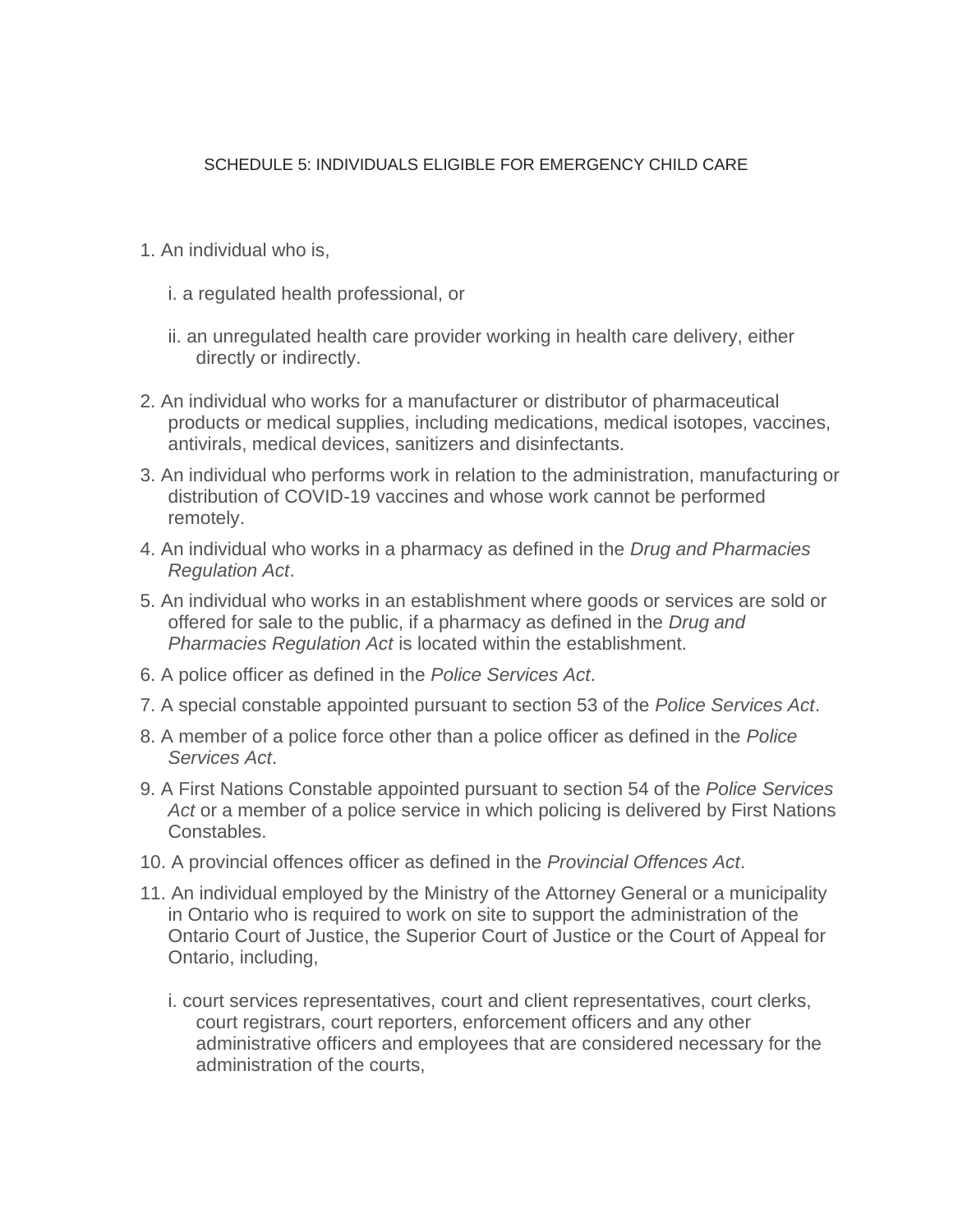- ii. business professionals and Crown prosecutors of the Criminal Law Division, and
- iii. employees of the Victim/Witness Assistance Program.
- 12. An individual who provides essential justice-related frontline services to Indigenous persons involved in the justice system and who is employed by an Indigenous community or Indigenous organization through a program funded by the Ministry of the Attorney General or the Ministry of the Solicitor General, including,
	- i. the Indigenous Courtwork Program,
	- ii. the Indigenous Bail Verification and Supervision Program, or
	- iii. the Indigenous Bail Beds Program.
- 13. An individual who is engaged in the delivery of frontline victim services funded by the Ministry of the Attorney General under the Ontario Victim Services program.
- 14. An individual employed as a firefighter as defined in the *Fire Protection and Prevention Act, 1997*.
- 15. An individual who is,
	- i. engaged in providing fire protection services as defined in the *Fire Protection and Prevention Act, 1997*,
	- ii. employed in a fire department as defined in the *Fire Protection and Prevention Act, 1997*, or
	- iii. employed in the Office of the Fire Marshal.
- 16. A paramedic as defined in the *Ambulance Act*.
- 17. A coroner as defined in the *Coroners Act*.
- 18. A worker in a correctional institution as defined in the *Ministry of Correctional Services Act* or an independent contractor who supplies services to correctional institutions, including, but not limited to, employees of Trilcor.
- 19. Probation and parole officers as described in the *Ministry of Correctional Services Act*, institutional liaison officers, court liaison officers, individuals employed as assistant area managers and area managers of staff at probation and parole offices and the administrative and support staff at these offices.
- 20. An individual employed in the Institutional Services Division of the Ministry of the Solicitor General, including a person employed in a correctional institution as defined in section 1 of the *Ministry of Correctional Services Act*.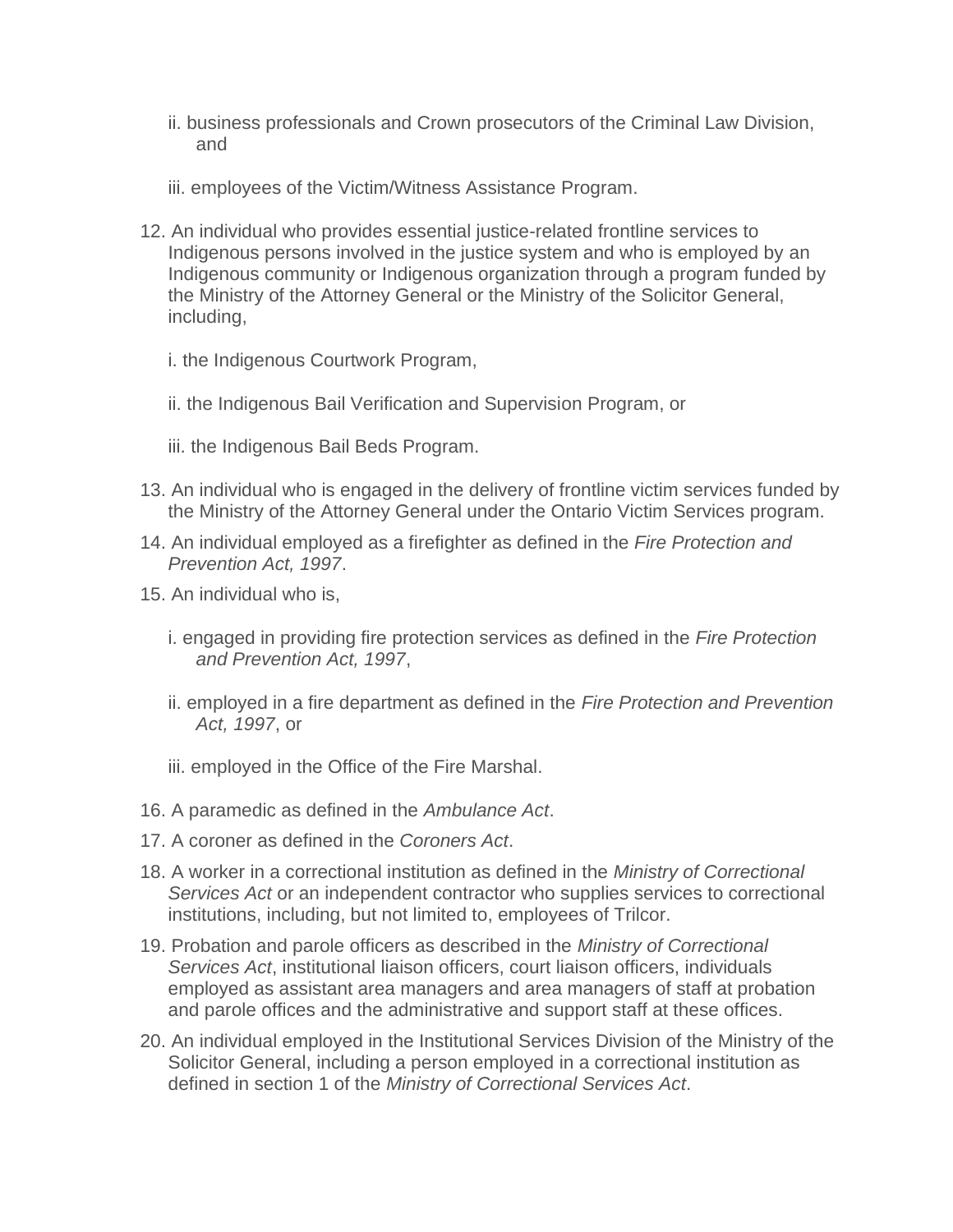- 21. An individual employed in the Operational Support Division of the Correctional Services Recruitment and Training Centre in the Ministry of the Solicitor General who,
	- i. provides facilities or maintenance services, or
	- ii. is a Senior Staff Development Officer or Manager of Customized Training.
- 22. An employee of Compass Group Canada Ltd. who works at or provides services in relation to the Cook Chill Food Production Centre.
- 23. An individual employed in the Ministry of the Solicitor General who performs one or more of the following functions for the Institutional Services Division or Community Services Division:
	- i. Performing electronic monitoring services.
	- ii. Performing CPIC searches.
	- iii. Preparing community supervision orders.
- 24. An individual employed in the Ministry of the Solicitor General at the Centre for Forensic Sciences who is involved in supporting and conducting forensic testing and analysis.
- 25. An individual employed in the Ministry of the Solicitor General at the Provincial Forensic Pathology Unit.
- 26. An individual employed in the Provincial Emergency Operations Centre or at the Ministry of the Solicitor General's Emergency Operations Centre.
- 27. An animal welfare inspector appointed pursuant to the *Provincial Animal Welfare Services Act, 2019* or an individual employed by the Ministry of the Solicitor General in the Animal Welfare Services Branch who is directly involved in supporting animal welfare inspectors.
- 28. An individual employed in the operation of,
	- i. a place of secure custody designated under section 24.1 of the *Young Offenders Act* (Canada), whether in accordance with section 88 of the *Youth Criminal Justice Act* (Canada) or otherwise, or
	- ii. a place of secure temporary detention as defined in subsection 2 (1) of the *Child, Youth and Family Services Act, 2017*.
- 29. Persons, other than foster parents, who deliver or directly support the delivery of residential care, treatment and supervision to children and young persons residing in residential settings licensed under the *Child, Youth and Family Services Act, 2017*.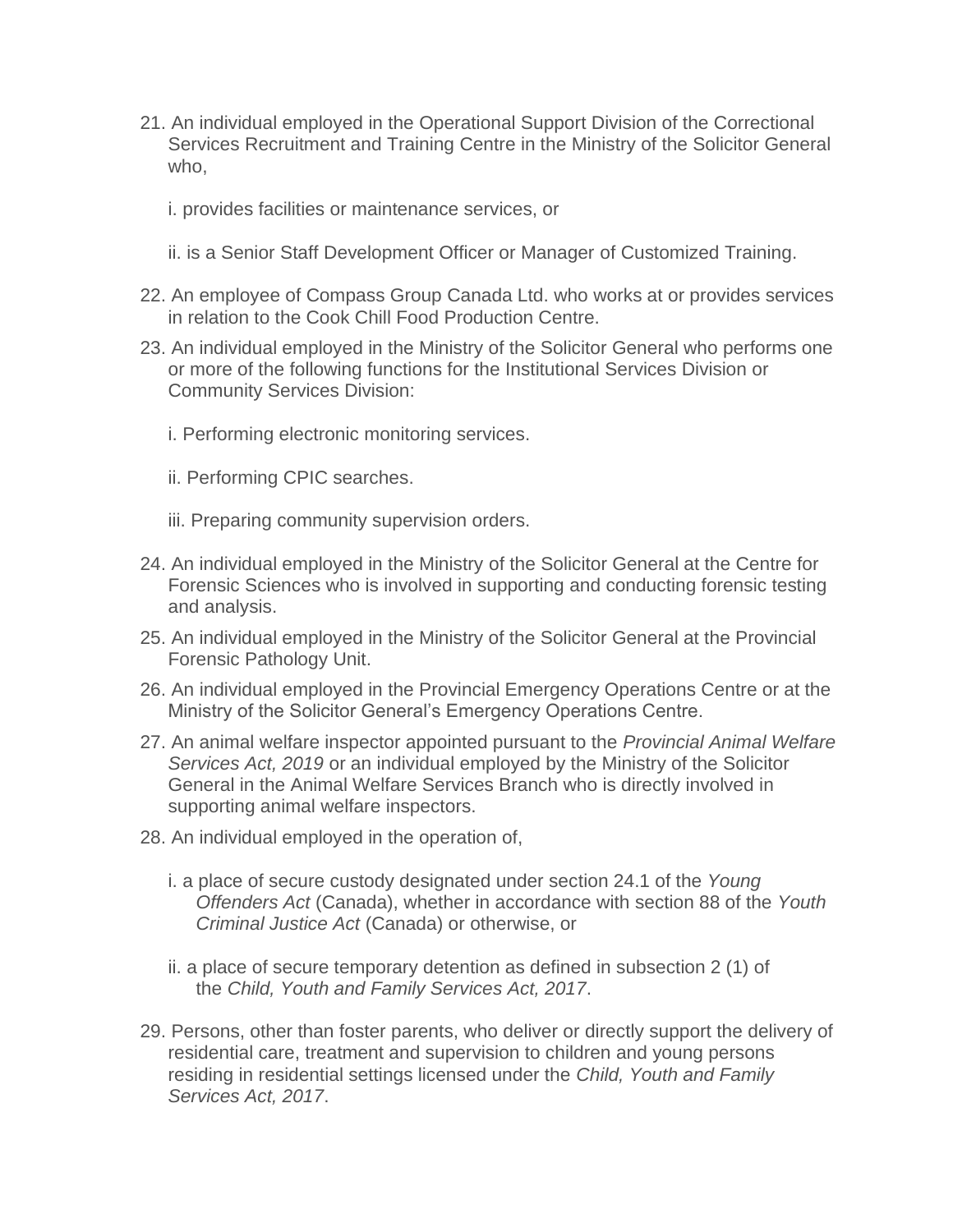- 30. An individual employed by a children's aid society designated under section 34 of the *Child, Youth and Family Services Act, 2017* to provide services necessary for the performance of a children's aid society's functions, as set out in subsection 35 (1) of that Act.
- 31. An individual employed by a service agency as defined in section 1 of the *Services and Supports to Promote the Social Inclusion of Persons with Developmental Disabilities Act, 2008*, to provide services and supports, within the meaning of section 4 of that Act, to adults with developmental disabilities.
- 32. An individual who is engaged in the delivery of services funded by the Ministry of Children, Community and Social Services under the Violence Against Women Support Services or the Anti-Human Trafficking Community Supports programs.
- 33. A staff member of a transfer payment recipient funded by the Ministry of Children, Community and Social Services who is engaged or employed to deliver interpreting or intervenor services for persons who are deaf, deafened, hard of hearing or deafblind.
- 34. Persons employed in the Direct Operated Facilities Branch of the Ministry of Children, Community and Social Services.
- 35. An individual who performs work that is essential to the delivery of core services in a municipality or First Nation community, as determined by the municipality or First Nation.
- 36. An individual who performs work of a critical nature in their service area or community, as determined by the Minister of Education or his delegate in consultation with the relevant service system manager or First Nation as those terms are defined under the *Child Care and Early Years Act, 2014*.
- 37. An individual who works in a child care centre or who otherwise provides child care in accordance with the requirements in this Order.
- 38. An individual appointed as an inspector under subsection 28 (1) of the *Child Care and Early Years Act, 2014*.
- 39. Any individual whose child was registered in an emergency child care program delivered by a consolidated municipal service manager or district social service administration board during the time period beginning on April 6, 2021 and ending on April 16, 2021.
- 40. A staff member of a school as defined in the *Education Act* who provides, or supports the provision of, in-person instruction at a school to pupils with special education needs who cannot be accommodated through remote learning.
- 41. A staff member of a school as defined in the *Education Act* who,
	- i. provides or supports the provision of in-person teaching or instruction in a school that is permitted to provide in-person teaching and instruction under this Order, and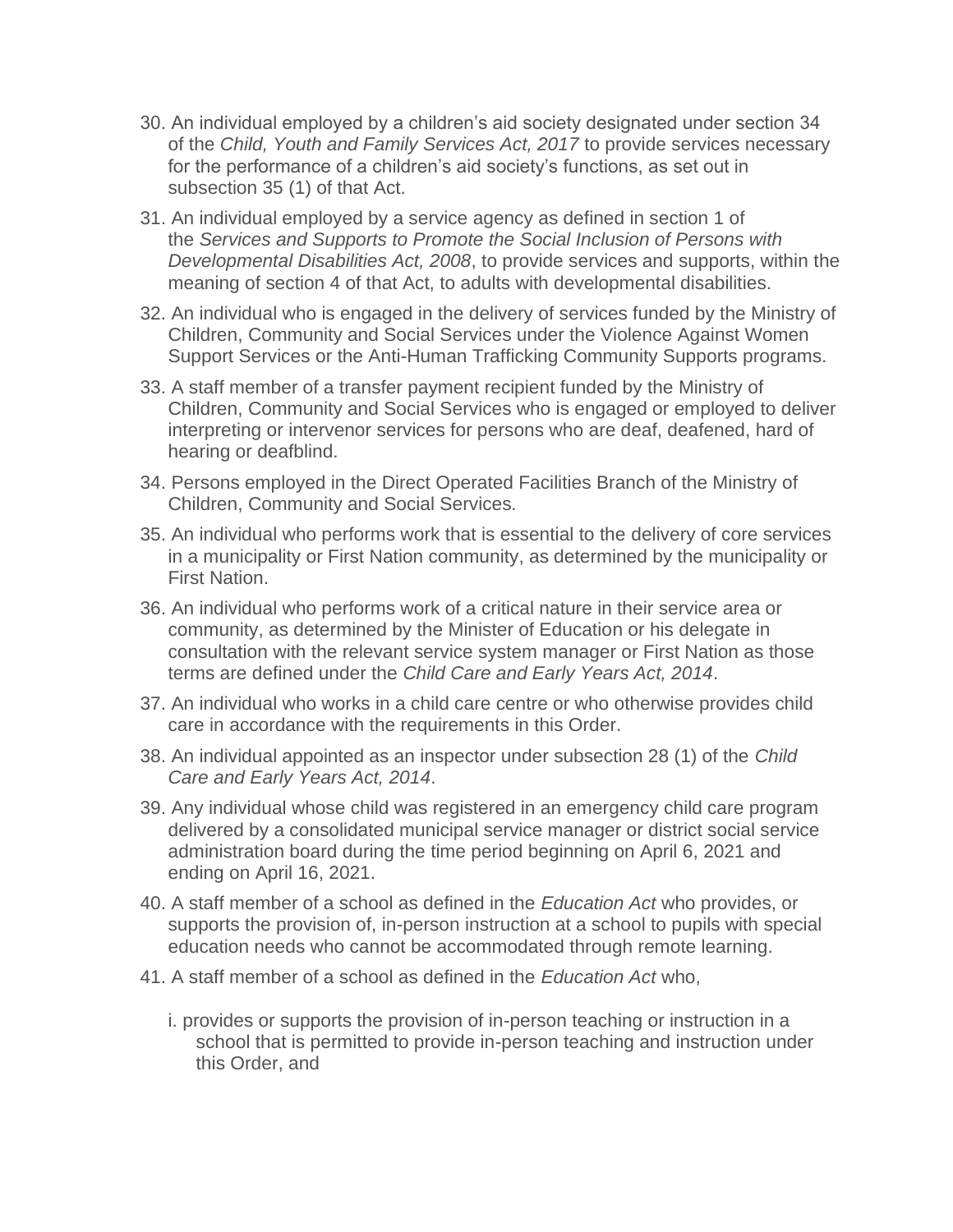- ii. has a child who is enrolled at a school that is not permitted to provide inperson teaching or instruction under this Order and who is not receiving inperson teaching or instruction.
- 42. A member of the Canadian Armed Forces or an employee of the Department of National Defence.
- 43. All persons employed in the Ministry of Natural Resources and Forestry who are engaged in,
	- i. prevention, mitigation, preparedness, response or recovery actions, as applicable, with respect to,
		- A. fires as defined in the *Forest Fires Prevention Act*,
		- B. floods,
		- C. dam failures, or
		- D. emergencies relating to oil and gas exploration or production, hydrocarbon underground storage, and salt solution mining, or
	- ii. the provision of support services to Conservation Officers through the operation of the Ministry's Provincial Communications Unit.
- 44. A person who holds a licence issued under section 13 of the *Private Security and Investigative Services Act, 2005* to act as a security guard.
- 45. Staff as defined in the *Retirement Homes Act, 2010*.
- 46. Licensees as defined in the *Retirement Homes Act, 2010* who are individuals and who work or provide services at a retirement home.
- 47. Staff as defined in the *Long-Term Care Homes Act, 2007*.
- 48. An individual who is an inspector appointed under the *Food Safety and Quality Act, 2001* or a field-person or officer appointed under the *Milk Act*.
- 49. An individual employed in the Ministry of Labour, Training and Skills Development in Radiation Protection Services.
- 50. An individual who is employed by any of the following entities to carry out work that is deemed by the entity to be critical to the ongoing generation, transmission, distribution and storage of electricity, or the ongoing refining, transmission, distribution and storage of gas or other type of hydrocarbon, sufficient to meet the demands of the province of Ontario:
	- i. The Independent Electricity System Operator.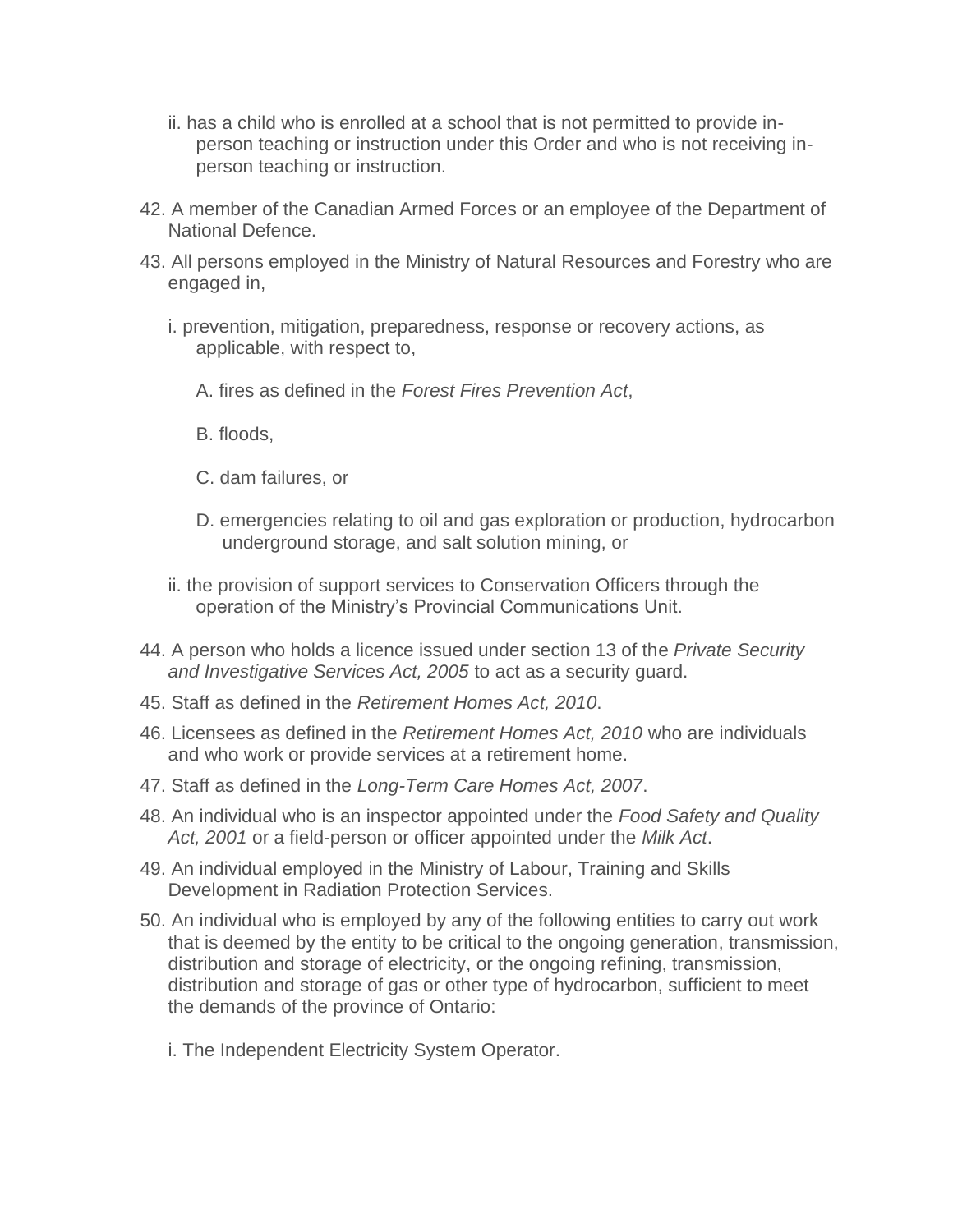- ii. A generator, transmitter or distributor within the meaning of the *Electricity Act, 1998*.
- iii. A gas distributor or gas transmitter within the meaning of the *Ontario Energy Board Act, 1998*.
- iv. A distributor as defined in subsection 40 (3) of the *Technical Standards and Safety Act, 2000* that is not already described in subparagraph ii or iii.
- v. An oil refinery.
- 51. An individual who performs work that is essential to the operation of, or who conducts COVID-19 sampling and analysis related to,
	- i. a municipal drinking water system as defined in section 2 of the *Safe Drinking Water Act, 2002*,
	- ii. a non-municipal year-round residential system as defined in section 1 of Ontario Regulation 170/03 (Drinking Water Systems) made under the *Safe Drinking Water Act, 2002*, or
	- iii. a wastewater treatment facility or a wastewater collection facility as those terms are defined in section 1 of Ontario Regulation 129/04 (Licensing of Sewage Works Operators) made under the *Ontario Water Resources Act* and to which that Regulation applies.
- 52. An individual employed in the Ministry of the Environment, Conservation and Parks who performs work in relation to the following and whose work cannot be performed remotely:
	- i. Laboratory services.
	- ii. Environmental monitoring and reporting.
	- iii. Responding to environmental incidents.
	- iv. The operation of Ontario Parks.
- 53. An individual employed in a business involved in the collecting, transporting, storing, processing, disposing or recycling of any type of waste.
- 54. An employee of a hotel or motel that is acting as an isolation centre, health care centre, vaccine clinic or that is housing essential workers.
- 55. An individual working in a homeless shelter or providing services to homeless persons.